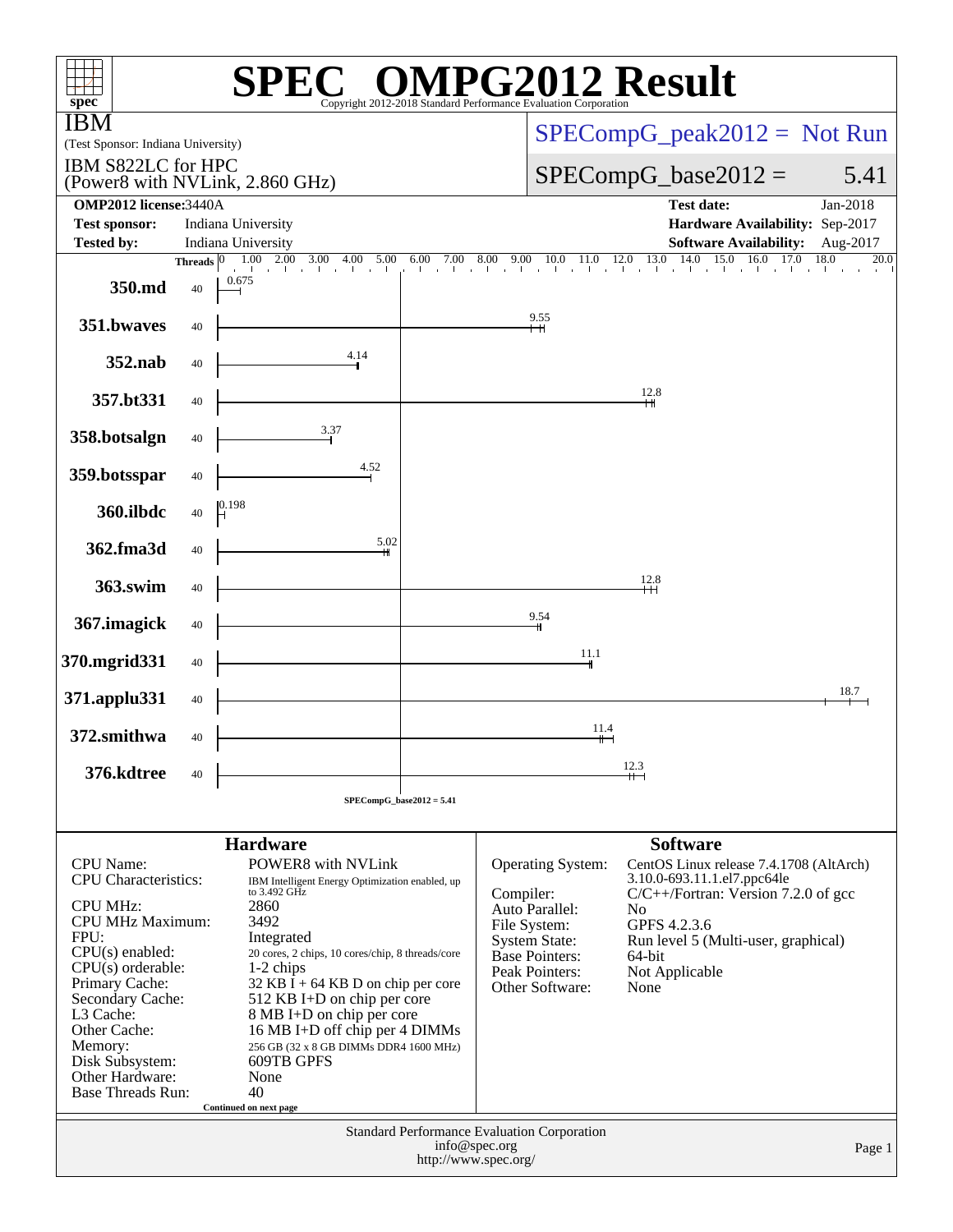|      | <b>SPEC OMPG2012 Result</b>                                     |
|------|-----------------------------------------------------------------|
| spec | Copyright 2012-2018 Standard Performance Evaluation Corporation |

IBM

## [SPECompG\\_peak2012 =](http://www.spec.org/auto/omp2012/Docs/result-fields.html#SPECompGpeak2012) Not Run

### (Test Sponsor: Indiana University) IBM S822LC for HPC

(Power8 with NVLink, 2.860 GHz)

**[Test sponsor:](http://www.spec.org/auto/omp2012/Docs/result-fields.html#Testsponsor)** Indiana University **[Hardware Availability:](http://www.spec.org/auto/omp2012/Docs/result-fields.html#HardwareAvailability)** Sep-2017

# $SPECompG_base2012 = 5.41$  $SPECompG_base2012 = 5.41$

**[OMP2012 license:](http://www.spec.org/auto/omp2012/Docs/result-fields.html#OMP2012license)**3440A **[Test date:](http://www.spec.org/auto/omp2012/Docs/result-fields.html#Testdate)** Jan-2018

**[Tested by:](http://www.spec.org/auto/omp2012/Docs/result-fields.html#Testedby)** Indiana University **[Software Availability:](http://www.spec.org/auto/omp2012/Docs/result-fields.html#SoftwareAvailability)** Aug-2017

[Minimum Peak Threads:](http://www.spec.org/auto/omp2012/Docs/result-fields.html#MinimumPeakThreads) --<br>Maximum Peak Threads: --[Maximum Peak Threads:](http://www.spec.org/auto/omp2012/Docs/result-fields.html#MaximumPeakThreads)

| <b>Results Table</b>                                                                                                                                                                                                                                                                                                                                                                      |             |                 |       |                |       |                |             |                        |  |              |                                                                                                          |              |                |              |
|-------------------------------------------------------------------------------------------------------------------------------------------------------------------------------------------------------------------------------------------------------------------------------------------------------------------------------------------------------------------------------------------|-------------|-----------------|-------|----------------|-------|----------------|-------------|------------------------|--|--------------|----------------------------------------------------------------------------------------------------------|--------------|----------------|--------------|
|                                                                                                                                                                                                                                                                                                                                                                                           | <b>Base</b> |                 |       |                |       |                | <b>Peak</b> |                        |  |              |                                                                                                          |              |                |              |
| <b>Benchmark</b>                                                                                                                                                                                                                                                                                                                                                                          |             | Threads Seconds | Ratio | <b>Seconds</b> | Ratio | <b>Seconds</b> | Ratio       | <b>Threads Seconds</b> |  | <b>Ratio</b> | <b>Seconds</b>                                                                                           | <b>Ratio</b> | <b>Seconds</b> | <b>Ratio</b> |
| 350.md                                                                                                                                                                                                                                                                                                                                                                                    | 40          | 6858            | 0.675 | 6855           | 0.675 | 6858           | 0.675       |                        |  |              |                                                                                                          |              |                |              |
| 351.bwayes                                                                                                                                                                                                                                                                                                                                                                                | 40          | 488             | 9.28  | 469            | 9.66  | 474            | 9.55        |                        |  |              |                                                                                                          |              |                |              |
| 352.nab                                                                                                                                                                                                                                                                                                                                                                                   | 40          | 935             | 4.16  | 940            | 4.14  | 942            | 4.13        |                        |  |              |                                                                                                          |              |                |              |
| 357.bt331                                                                                                                                                                                                                                                                                                                                                                                 | 40          | 369             | 12.8  | 367            | 12.9  | 374            | 12.7        |                        |  |              |                                                                                                          |              |                |              |
| 358.botsalgn                                                                                                                                                                                                                                                                                                                                                                              | 40          | 1290            | 3.37  | 1306           | 3.33  | 1290           | 3.37        |                        |  |              |                                                                                                          |              |                |              |
| 359.botsspar                                                                                                                                                                                                                                                                                                                                                                              | 40          | 1160            | 4.52  | 1159           | 4.53  | 1161           | 4.52        |                        |  |              |                                                                                                          |              |                |              |
| 360.ilbdc                                                                                                                                                                                                                                                                                                                                                                                 | 40          | 18012           | 0.198 | 18021          | 0.198 | 18019          | 0.198       |                        |  |              |                                                                                                          |              |                |              |
| 362.fma3d                                                                                                                                                                                                                                                                                                                                                                                 | 40          | 750             | 5.07  | 773            | 4.92  | 757            | 5.02        |                        |  |              |                                                                                                          |              |                |              |
| 363.swim                                                                                                                                                                                                                                                                                                                                                                                  | 40          | 353             | 12.8  | 358            | 12.6  | 348            | 13.0        |                        |  |              |                                                                                                          |              |                |              |
| 367.imagick                                                                                                                                                                                                                                                                                                                                                                               | 40          | 737             | 9.54  | 742            | 9.48  | 734            | 9.58        |                        |  |              |                                                                                                          |              |                |              |
| 370.mgrid331                                                                                                                                                                                                                                                                                                                                                                              | 40          | 400             | 11.1  | 398            | 11.1  | 402            | 11.0        |                        |  |              |                                                                                                          |              |                |              |
| 371.applu331                                                                                                                                                                                                                                                                                                                                                                              | 40          | 324             | 18.7  | 315            | 19.3  | 337            | 18.0        |                        |  |              |                                                                                                          |              |                |              |
| 372.smithwa                                                                                                                                                                                                                                                                                                                                                                               | 40          | 470             | 11.4  | 474            | 11.3  | 458            | 11.7        |                        |  |              |                                                                                                          |              |                |              |
| 376.kdtree                                                                                                                                                                                                                                                                                                                                                                                | 40          | 356             | 12.6  | 369            | 12.2  | 365            | 12.3        |                        |  |              |                                                                                                          |              |                |              |
|                                                                                                                                                                                                                                                                                                                                                                                           |             |                 |       |                |       |                |             |                        |  |              | Results appear in the order in which they were run. Bold underlined text indicates a median measurement. |              |                |              |
| <b>Platform Notes</b><br>Sysinfo program /gpfs/homeb/padc/padc021/spec/omp2012-1.1-run/Docs/sysinfo<br>Revision 563 of 2016-06-10 (097295389cf6073d8c3b03fa376740a5)<br>running on juronc13.juron.dns.zone Sun Jan 21 22:42:52 2018                                                                                                                                                       |             |                 |       |                |       |                |             |                        |  |              |                                                                                                          |              |                |              |
| This section contains SUT (System Under Test) info as seen by<br>some common utilities. To remove or add to this section, see:<br>http://www.spec.org/omp2012/Docs/config.html#sysinfo<br>From /proc/cpuinfo<br>clock: 4023.000000MHz<br>machine: PowerNV 8335-GTB<br>$model: 8335-GTB$<br>platform: PowerNV<br>revision : 1.0 (pvr 004c 0100)<br>cpu: POWER8NVL (raw), altivec supported |             |                 |       |                |       |                |             |                        |  |              |                                                                                                          |              |                |              |

### \* \* 0 "physical id" tags found. Perhaps this is an older system,

\* or a virtualized system. Not attempting to guess how to

```
 * count chips/cores for this system.
*
```

```
 160 "processors"
cores, siblings (Caution: counting these is hw and system dependent. The
```
Continued on next page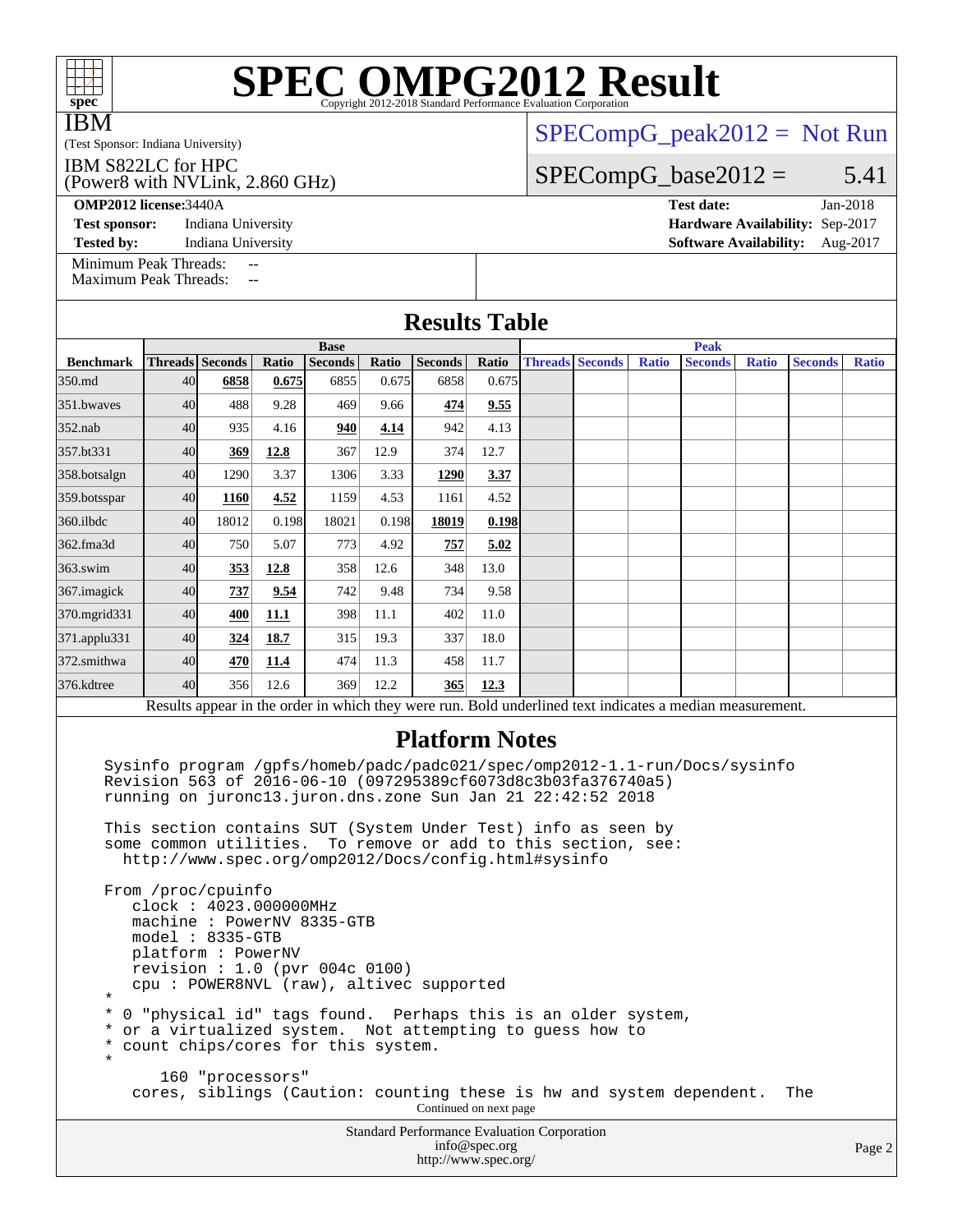

IBM

# **[SPEC OMPG2012 Result](http://www.spec.org/auto/omp2012/Docs/result-fields.html#SPECOMPG2012Result)**

(Test Sponsor: Indiana University)

 $SPECompG_peak2012 = Not Run$  $SPECompG_peak2012 = Not Run$ 

(Power8 with NVLink, 2.860 GHz) IBM S822LC for HPC

 $SPECompG_base2012 = 5.41$  $SPECompG_base2012 = 5.41$ 

**[Test sponsor:](http://www.spec.org/auto/omp2012/Docs/result-fields.html#Testsponsor)** Indiana University **[Hardware Availability:](http://www.spec.org/auto/omp2012/Docs/result-fields.html#HardwareAvailability)** Sep-2017 **[Tested by:](http://www.spec.org/auto/omp2012/Docs/result-fields.html#Testedby)** Indiana University **[Software Availability:](http://www.spec.org/auto/omp2012/Docs/result-fields.html#SoftwareAvailability)** Aug-2017

**[OMP2012 license:](http://www.spec.org/auto/omp2012/Docs/result-fields.html#OMP2012license)**3440A **[Test date:](http://www.spec.org/auto/omp2012/Docs/result-fields.html#Testdate)** Jan-2018

### **[Platform Notes \(Continued\)](http://www.spec.org/auto/omp2012/Docs/result-fields.html#PlatformNotes)**

 following excerpts from /proc/cpuinfo might not be reliable. Use with caution.)

From /proc/meminfo<br>MemTotal: 267801664 kB HugePages\_Total: 0 Hugepagesize: 16384 kB

 From /etc/\*release\* /etc/\*version\* centos-release: CentOS Linux release 7.4.1708 (AltArch) centos-release-upstream: Derived from Red Hat Enterprise Linux 7.4 (Source) os-release: NAME="CentOS Linux" VERSION="7 (AltArch)" ID="centos" ID\_LIKE="rhel fedora" VERSION\_ID="7" PRETTY\_NAME="CentOS Linux 7 (AltArch)" ANSI\_COLOR="0;31" CPE\_NAME="cpe:/o:centos:centos:7" redhat-release: CentOS Linux release 7.4.1708 (AltArch) system-release: CentOS Linux release 7.4.1708 (AltArch) system-release-cpe: cpe:/o:centos:centos:7 uname -a: Linux juronc13.juron.dns.zone 3.10.0-693.11.1.el7.ppc64le #1 SMP Mon Dec 4 15:48:14 GMT 2017 ppc64le ppc64le ppc64le GNU/Linux run-level 5 Dec 15 13:40 SPEC is set to: /gpfs/homeb/padc/padc021/spec/omp2012-1.1-run Type Size Used Avail Use% Mounted on<br>gpfs 609T 579T 30T 96% /gpfs/homel homeb gpfs 609T 579T 30T 96% /gpfs/homeb

(End of data from sysinfo program)

### **[General Notes](http://www.spec.org/auto/omp2012/Docs/result-fields.html#GeneralNotes)**

Environment Variables: OMP\_STACKSIZE=1G ulimit -s unlimited

No: The test sponsor attests, as of date of publication, that CVE-2017-5754 (Meltdown) is mitigated in the system as tested and documented. No: The test sponsor attests, as of date of publication, that CVE-2017-5753 (Spectre variant 1) is mitigated in the system as tested and documented. No: The test sponsor attests, as of date of publication, that CVE-2017-5715 (Spectre variant 2) is mitigated in the system as tested and documented.

This benchmark result is intended to provide perspective on

Continued on next page

Standard Performance Evaluation Corporation [info@spec.org](mailto:info@spec.org) <http://www.spec.org/>

Page 3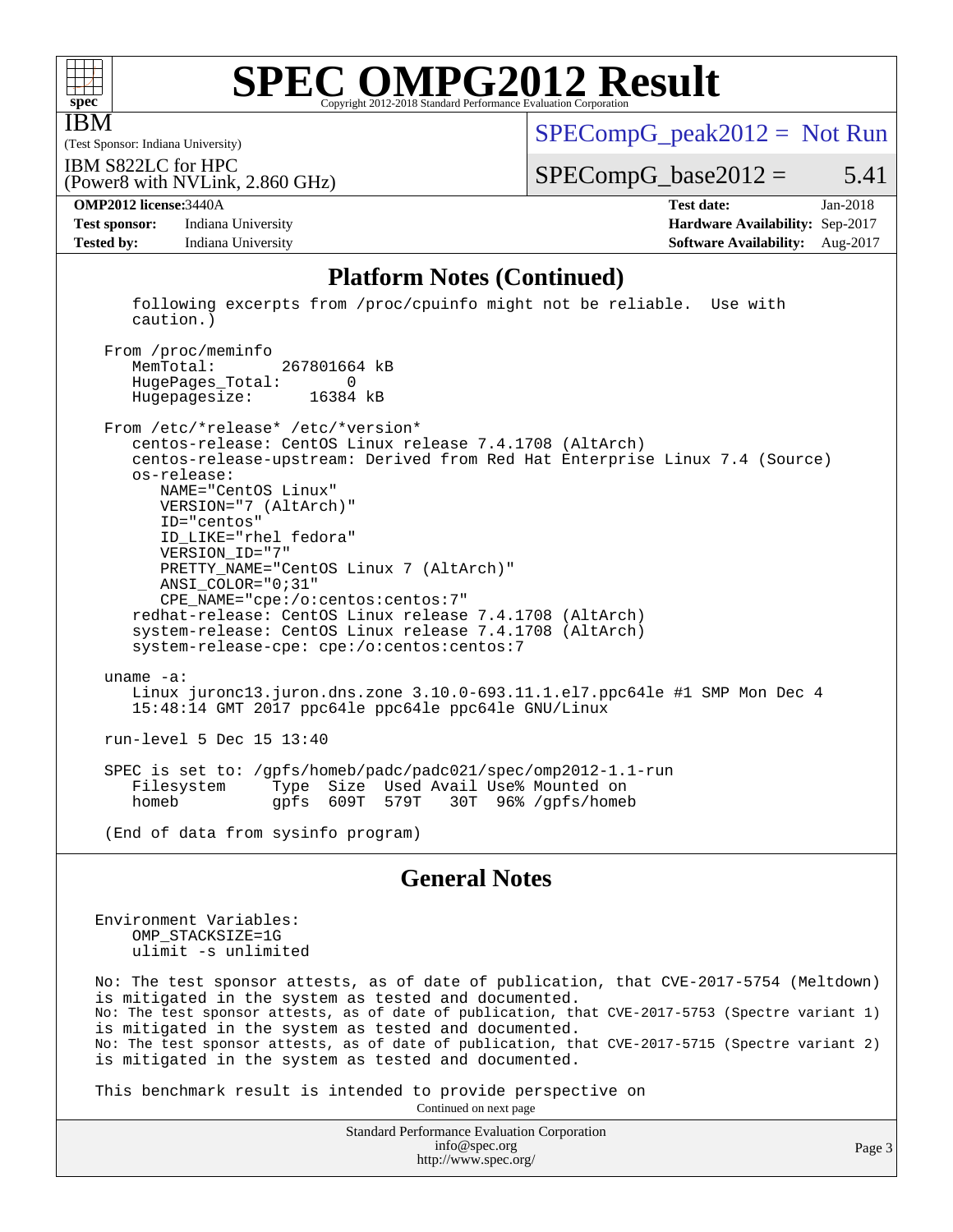

IBM

# **[SPEC OMPG2012 Result](http://www.spec.org/auto/omp2012/Docs/result-fields.html#SPECOMPG2012Result)**

(Test Sponsor: Indiana University)

 $SPECompG_peak2012 = Not Run$  $SPECompG_peak2012 = Not Run$ 

IBM S822LC for HPC

(Power8 with NVLink, 2.860 GHz)

 $SPECompG_base2012 = 5.41$  $SPECompG_base2012 = 5.41$ 

**[Test sponsor:](http://www.spec.org/auto/omp2012/Docs/result-fields.html#Testsponsor)** Indiana University **[Hardware Availability:](http://www.spec.org/auto/omp2012/Docs/result-fields.html#HardwareAvailability)** Sep-2017 **[Tested by:](http://www.spec.org/auto/omp2012/Docs/result-fields.html#Testedby)** Indiana University **[Software Availability:](http://www.spec.org/auto/omp2012/Docs/result-fields.html#SoftwareAvailability)** Aug-2017

**[OMP2012 license:](http://www.spec.org/auto/omp2012/Docs/result-fields.html#OMP2012license)**3440A **[Test date:](http://www.spec.org/auto/omp2012/Docs/result-fields.html#Testdate)** Jan-2018

## **[General Notes \(Continued\)](http://www.spec.org/auto/omp2012/Docs/result-fields.html#GeneralNotes)**

past performance using the historical hardware and/or software described on this result page.

The system as described on this result page was formerly generally available. At the time of this publication, it may not be shipping, and/or may not be supported, and/or may fail to meet other tests of General Availability described in the SPEC HPG Policy document, <http://www.spec.org/hpg/policy.html>

This measured result may not be representative of the result that would be measured were this benchmark run with hardware and software available as of the publication date.

# **[Base Compiler Invocation](http://www.spec.org/auto/omp2012/Docs/result-fields.html#BaseCompilerInvocation)**

[C benchmarks](http://www.spec.org/auto/omp2012/Docs/result-fields.html#Cbenchmarks): [gcc](http://www.spec.org/omp2012/results/res2018q2/omp2012-20180313-00142.flags.html#user_CCbase_gcc_e0d511356bd44120af49cc96c9dcf3b3)

[C++ benchmarks:](http://www.spec.org/auto/omp2012/Docs/result-fields.html#CXXbenchmarks)  $q++$ 

[Fortran benchmarks](http://www.spec.org/auto/omp2012/Docs/result-fields.html#Fortranbenchmarks): [gfortran](http://www.spec.org/omp2012/results/res2018q2/omp2012-20180313-00142.flags.html#user_FCbase_gfortran_a303edaa4a81c8aab35b1bda5c9ef7ba)

# **[Base Portability Flags](http://www.spec.org/auto/omp2012/Docs/result-fields.html#BasePortabilityFlags)**

350.md: [-ffree-form](http://www.spec.org/omp2012/results/res2018q2/omp2012-20180313-00142.flags.html#user_baseFPORTABILITY350_md_f-ffree-form) [-fno-range-check](http://www.spec.org/omp2012/results/res2018q2/omp2012-20180313-00142.flags.html#user_baseFPORTABILITY350_md_f-fno-range-check)

# **[Base Optimization Flags](http://www.spec.org/auto/omp2012/Docs/result-fields.html#BaseOptimizationFlags)**

[C benchmarks](http://www.spec.org/auto/omp2012/Docs/result-fields.html#Cbenchmarks):

[-Ofast](http://www.spec.org/omp2012/results/res2018q2/omp2012-20180313-00142.flags.html#user_CCbase_f-Ofast) [-fopenmp](http://www.spec.org/omp2012/results/res2018q2/omp2012-20180313-00142.flags.html#user_CCbase_f-fopenmp) [-fsigned-char](http://www.spec.org/omp2012/results/res2018q2/omp2012-20180313-00142.flags.html#user_CCbase_f-signed-char_ea072296ce3abda7ab095741e7c36064)

[C++ benchmarks:](http://www.spec.org/auto/omp2012/Docs/result-fields.html#CXXbenchmarks) [-Ofast](http://www.spec.org/omp2012/results/res2018q2/omp2012-20180313-00142.flags.html#user_CXXbase_f-Ofast) [-fopenmp](http://www.spec.org/omp2012/results/res2018q2/omp2012-20180313-00142.flags.html#user_CXXbase_f-fopenmp)

[Fortran benchmarks](http://www.spec.org/auto/omp2012/Docs/result-fields.html#Fortranbenchmarks): [-Ofast](http://www.spec.org/omp2012/results/res2018q2/omp2012-20180313-00142.flags.html#user_FCbase_f-Ofast) [-fopenmp](http://www.spec.org/omp2012/results/res2018q2/omp2012-20180313-00142.flags.html#user_FCbase_f-fopenmp)

The flags file that was used to format this result can be browsed at <http://www.spec.org/omp2012/flags/gcc-linux64.20180620.html>

> Standard Performance Evaluation Corporation [info@spec.org](mailto:info@spec.org) <http://www.spec.org/>